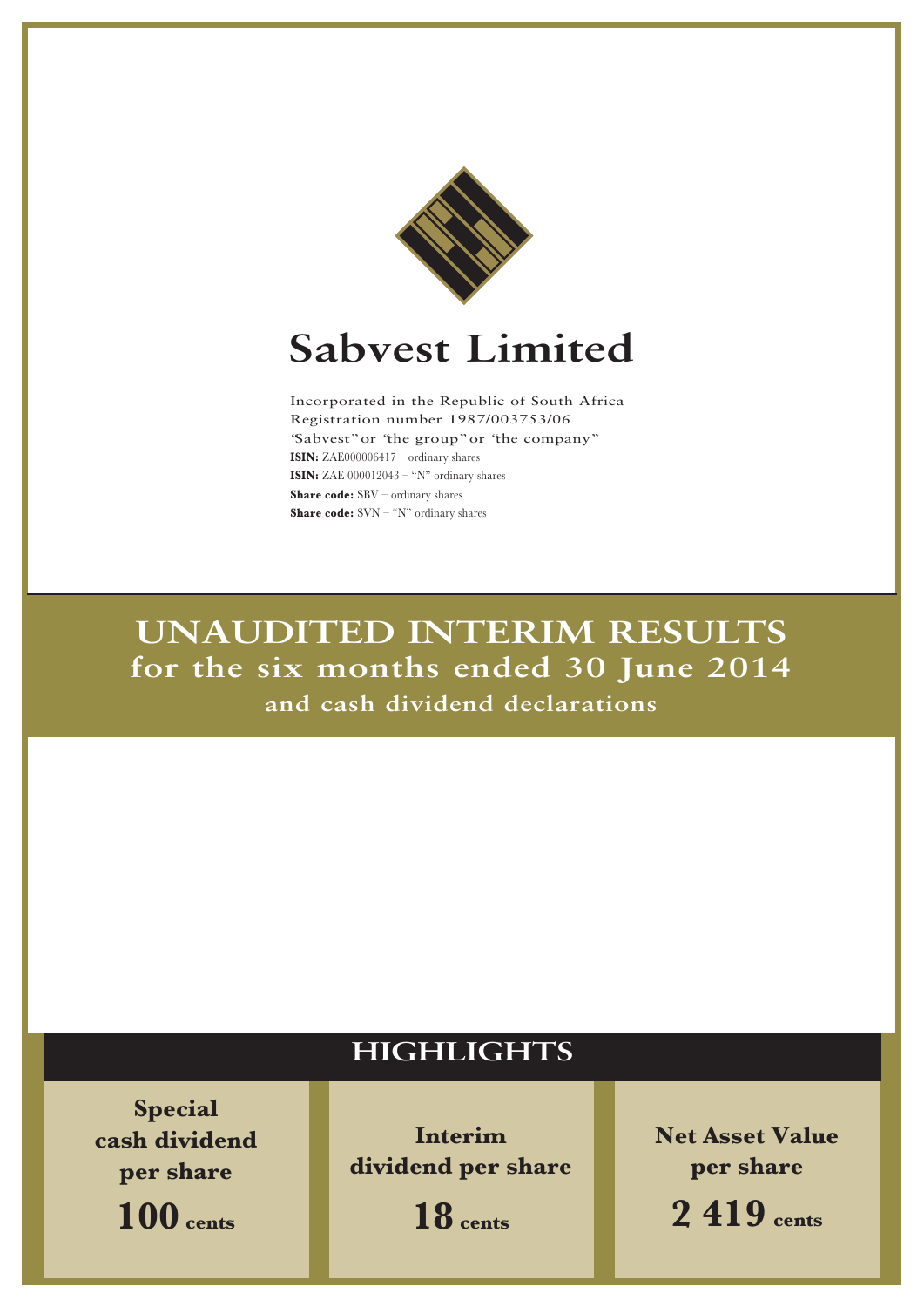## **Consolidated Summarised Statement of Financial Position**

as at 30 June 2014

|                                                                                                                     | <b>Unaudited</b><br>30 June<br>2014<br>R'000 | Unaudited<br>30 June<br>2013<br>R'000 | Audited<br>31 Dec<br>2013<br>R'000 |
|---------------------------------------------------------------------------------------------------------------------|----------------------------------------------|---------------------------------------|------------------------------------|
| <b>Non-current assets</b>                                                                                           | 1 244 815                                    | 1 017 076                             | 1 238 904                          |
| Property, plant and equipment<br>Share trust receivables<br>Investment holdings                                     | 1636<br>1 243 179                            | 943<br>2886<br>1013247                | 962<br>1 237 942                   |
| Unlisted investments<br>Listed investments                                                                          | 940 600<br>302 579                           | 752 700<br>260 547                    | 978 000<br>259 942                 |
| <b>Current assets</b>                                                                                               | 124 078                                      | 143 205                               | 161 168                            |
| Finance advances and receivables<br>Offshore bond portfolio<br>Offshore share portfolio<br>Cash balances            | 12716<br>88 780<br>22 5 8 2                  | 10 122<br>52 193<br>68 256<br>12 634  | 14 959<br>50 179<br>88 427<br>7603 |
| Total assets                                                                                                        | 1 368 893                                    | 1 160 281                             | 1 400 072                          |
| Ordinary shareholders' equity<br><b>Non-current liability</b>                                                       | 1 111 814<br>209 636                         | 910418<br>174 008                     | 1 085 011<br>175 699               |
| Interest-bearing debt<br>Deferred tax liability                                                                     | 40 000<br>169 636                            | 40 000<br>134 008                     | 175 699                            |
| <b>Current liabilities</b>                                                                                          | 47 443                                       | 75 855                                | 139 362                            |
| Interest-bearing debt<br>Current portion of                                                                         | 38 1 20                                      | 68 780                                | 127 555                            |
| interest-bearing debt<br>Offshore portfolio finance<br>Offshore loans payable<br>Other interest-bearing debt        | 11 053<br>7322<br>19745                      | 59 921<br>8859                        | 40 000<br>66 281<br>21 274         |
| Accounts payable                                                                                                    | 9 3 2 3                                      | 7075                                  | 11 807                             |
| Total equity and liabilities                                                                                        | 1 368 893                                    | 1 160 281                             | 1 400 072                          |
| Net asset value per share $-$ cents<br>Number of shares in issue<br>less held in share trust/<br>treasury $-000$ 's | 2 4 1 9<br>45 965                            | 1978<br>46 023                        | 2 3 5 8<br>46 015                  |

### **Consolidated Summarised Statement of Cash Flows**

for the six months ended 30 June 2014

|                                                                                                                                                                                                 | <b>Unaudited</b><br>6 months<br>ended<br>30 June<br>2014<br>R'000 | Unaudited<br>6 months<br>ended<br>30 June<br>2013<br>R'000 | Audited<br>12 months<br>ended<br>31 Dec<br>2013<br>R'000 |
|-------------------------------------------------------------------------------------------------------------------------------------------------------------------------------------------------|-------------------------------------------------------------------|------------------------------------------------------------|----------------------------------------------------------|
| Cash generated by operating<br>activities<br>Cash generated by/(utilised in)<br>investing activities<br>Cash effects of financing activities *<br>Cash utilised for the payment of<br>dividends | 16 5 19<br>59 176<br>(49064)<br>(10123)                           | 6 7 9 9<br>$(48\;123)$<br>59 251<br>(9 209)                | 21 040<br>(31705)<br>65 4 45<br>(63 508)                 |
| Change in cash and cash<br>equivalents<br>Cash balances, less current interest-<br>bearing debt excluding offshore<br>portfolio finance, at beginning<br>of period                              | 16 508<br>(13 671)                                                | 8 7 1 8<br>(4943)                                          | (8728)<br>(4943)                                         |
| Cash balances, less interest-<br>bearing debt, excluding<br>offshore portfolio finance<br>at end of period                                                                                      | 2 8 3 7                                                           | 3 7 7 5                                                    | (13 671)                                                 |

### **Consolidated Summarised Statement of Comprehensive Income**

for the six months ended 30 June 2014

|                                         | <b>Unaudited</b> | Unaudited   | Audited   |
|-----------------------------------------|------------------|-------------|-----------|
|                                         | 6 months         | 6 months    | 12 months |
|                                         | ended            | ended       | ended     |
|                                         | 30 June          | 30 June     | 31 Dec    |
|                                         | 2014             | 2013        | 2013      |
|                                         | R'000            | R'000       | R'000     |
| <b>Gross income from operations</b>     |                  |             |           |
| and investments                         | 48 039           | 75 339      | 360 562   |
| Dividends received                      | 31 634           | 20 456      | 46 617    |
| Interest received                       | 3 0 4 7          | 924         | 3 4 7 3   |
| Income on financial instruments         |                  |             |           |
| and shares                              | 6 2 6 9          | 5 0 7 5     | 9518      |
| Fees and sundry income                  | 2053             | 632         | 2 0 6 7   |
| Fair value adjustment to<br>investments | 5 0 36           | 48 252      |           |
|                                         |                  |             | 298 887   |
| Direct transactional costs              | (610)            | (706)       | (1939)    |
| Impairments                             | 25               | 31          | 57        |
| Interest paid                           | (3573)           | (2490)      | (5101)    |
| Net income before expenses              |                  |             |           |
| and exceptional items                   | 43881            | 72 174      | 353 579   |
| Less:<br>Expenditure                    | (12990)          | (11357)     | (26831)   |
| Operating costs                         | (12875)          | $(11\;283)$ | (26683)   |
| Depreciation                            | (115)            | (74)        | (148)     |
| Net income before taxation              | 30 891           | 60 817      | 326 748   |
| Taxation - deferred                     | 6 0 6 3          | (5 232)     | (46922)   |
| Net income for the period               |                  |             |           |
| attributable to equity                  |                  |             |           |
| shareholders                            | 36 954           | 55 585      | 279 826   |
| Translation of foreign subsidiary *1    | 1 1 3 1          | 10 061      | 14 833    |
| <b>Total comprehensive income</b>       |                  |             |           |
| attributable to equity                  |                  |             |           |
| shareholders                            | 38 085           | 65 646      | 294 659   |
| Earnings per share – cents              | 80,4             | 120,8       | 607,9     |
| Interim dividend per share              |                  |             |           |
| (proposed after reporting               |                  |             |           |
| $date$ – cents                          | 18,0             | 18,0        | 40,0      |
| Special dividend per share              |                  |             |           |
| (proposed after reporting               |                  |             |           |
| $date$ – cents                          | 100,0            |             | 100,0     |
| Weighted average number of              |                  |             |           |
| shares in issue $-000$ 's               | 45 977           | 46 033      | 46 031    |
| Headline earnings per                   |                  |             |           |
| share – cents $*$ <sup>2</sup>          | 80,0             | 120,7       | 607,9     |
| <b>Reconciliation of headline</b>       |                  |             |           |
| earnings                                |                  |             |           |
| Net income for the period               | 36 954           | 55 585      | 279 826   |
| (Profit)/loss on sale of property,      |                  |             |           |
| plant and equipment                     | (170)            | (2)         | (1)       |
| Headline earnings for the period        | 36 784           | 55 583      | 279 825   |

\*1 *This item may subsequently be classified to profit and loss.*

\*2 *There are no diluting instruments.*

*\* Financing activities comprise movements in long-term debt and portfolio finance.*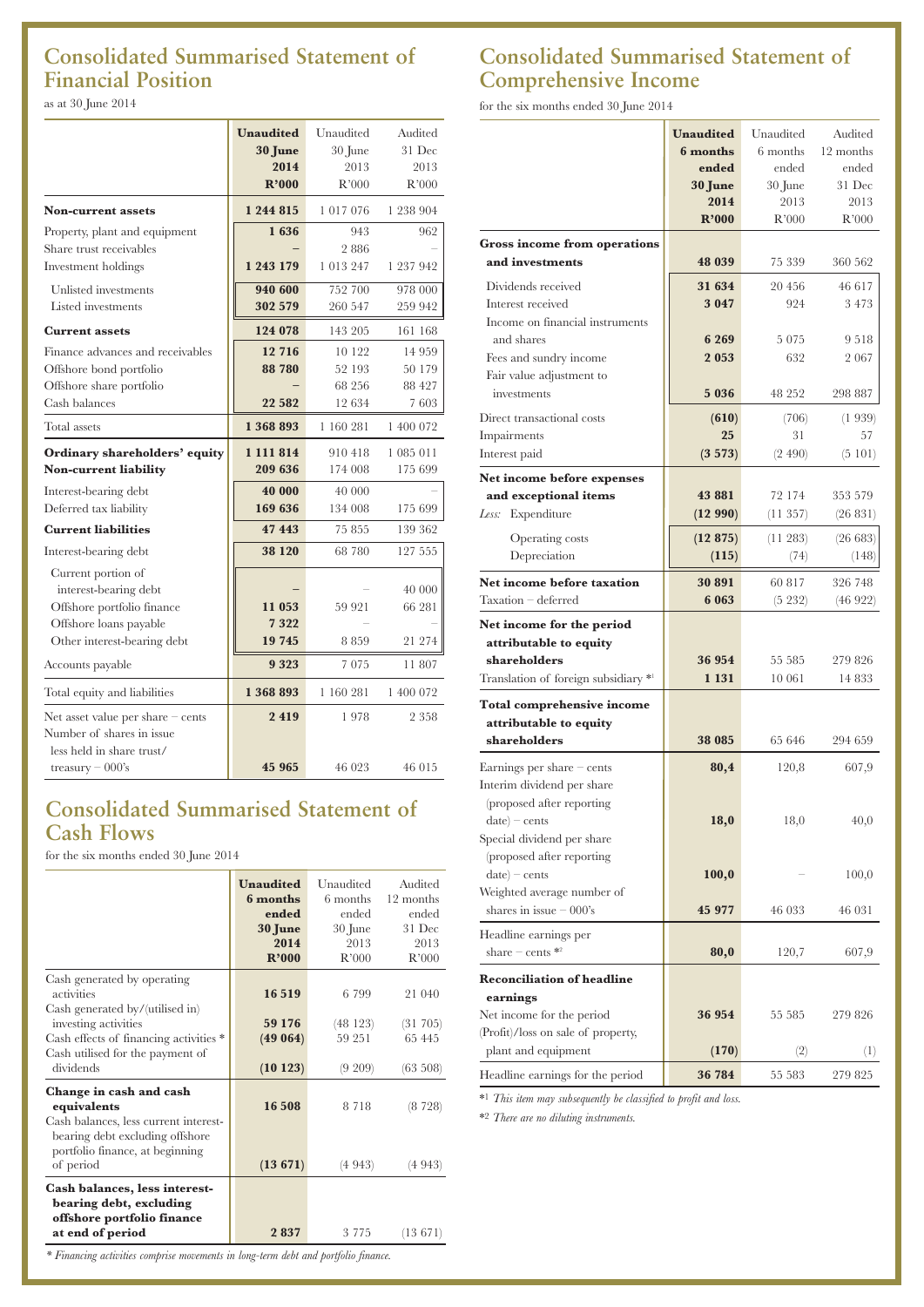### **Consolidated Summarised Statement of Changes in Equity**

### as at 30 June 2014

|                                             | Share<br>capital<br>R'000 | Share<br>premium<br>R'000 | Non-<br>distri-<br>butable<br>reserves<br>R'000 | Disti-<br>butable<br>reserves<br>R'000 | Total<br>R'000    |
|---------------------------------------------|---------------------------|---------------------------|-------------------------------------------------|----------------------------------------|-------------------|
| Balance as at 1 January 2013                | 857                       | 47 974                    | 11 355                                          | 794 466                                | 854 652           |
| Total comprehensive income for the period   |                           |                           | 14833                                           | 279 826                                | 294 659           |
| Accumulated loss in share trust             |                           |                           | $\left(1\right)$                                |                                        | $\left( 1\right)$ |
| Shares held in treasury                     | (8)                       | (3411)                    |                                                 |                                        | (3 419)           |
| Shares held in treasury - written back      | 7                         | 2577                      |                                                 |                                        | 2 5 8 4           |
| Shares held in share trust                  | (3)                       | (2778)                    |                                                 |                                        | (2781)            |
| Shares held in share trust $-$ written back | 3                         | 2 7 7 8                   |                                                 |                                        | 2 7 8 1           |
| Unclaimed dividends - written back          |                           |                           |                                                 | 44                                     | 44                |
| Dividends paid                              |                           |                           |                                                 | (63, 508)                              | (63 508)          |
| <b>Balance as at 31 December 2013</b>       | 856                       | 47 140                    | 26 187                                          | 1010828                                | 1 085 011         |
| Total comprehensive income for the period   |                           |                           | 1 1 3 1                                         | 36954                                  | 38 085            |
| Loss in share trust $-$ written back        |                           |                           | 1                                               |                                        | 1                 |
| Loss in share trust                         |                           |                           | $\bf(1)$                                        |                                        | (1)               |
| Shares held in treasury                     | (8)                       | (4570)                    |                                                 |                                        | (4578)            |
| Shares held in treasury - written back      | 8                         | 3411                      |                                                 |                                        | 3419              |
| Shares held in share trust                  | (3)                       | (2778)                    |                                                 |                                        | (2781)            |
| Shares held in share trust - written back   | 3                         | 2 7 7 8                   |                                                 |                                        | 2781              |
| Dividends paid                              |                           |                           |                                                 | (10123)                                | (10123)           |
| Balance as at 30 June 2014                  | 856                       | 45 981                    | 27318                                           | 1 037 659                              | 1 1 1 1 8 1 4     |

#### **Contingent liabilities**

1. The group has rights and obligations in terms of shareholder and purchase and sale agreements relating to its present and former investments.

2. Commitments for the lease of premises are as follows:

| Year 1 | R978 000                |
|--------|-------------------------|
| Year 2 | R <sub>1</sub> 066 000  |
| Year 3 | R <sub>1</sub> 0.57 000 |

### **Commentary**

### **Profile**

Sabvest is an investment group which has been listed since 1988. Its ordinary and "N" ordinary shares are quoted in the Equity Investment Instruments sector of the JSE Limited.

Sabvest has significant interests in three unlisted industrial groups, long-term holdings in six listed investments and a foreign share and bond portfolio, all accounted for on a fair value basis. In addition, Sabvest makes finance advances, has debt instrument portfolios and undertakes other fee and profit earning activities. The group's investment holdings are set out in detail in the table above.

### **Changes in investment holdings**

#### Sabvest:

- acquired 23m shares in Torre Industries Limited for R50,6m representing a 7% interest in Torre;
- acquired an additional 1,5m shares in Corero Network Security Plc for R5,1m (GBP 289 990), thereby increasing its holding to 5,5m shares representing a 7% interest in Corero;
- increased its holding in Sunspray Food Ingredients (Pty) Limited from 46% to 48% arising from a share buy-back by the company;
- acquired 50 000 Sabvest "N" ordinary shares for R1,2m;
- sold 500 000 shares in Datatec Limited realising R25,6m and reducing its holding to 200 000 shares;
- sold 1 983 758 shares in Metrofile Holdings Limited realising R9,7m and reducing its holding to 20m shares;
- sold 211 884 shares in Net1 UEPS Technologies Inc for R25,5m; and
- sold its entire offshore general equity portfolio realising R114,7m (\$10,7m).

The proceeds of the sales of shares as above has created the financial capacity for the special dividend declared today, with the surplus being utilised towards the purchase of the Torre shares and a reduction of offshore portfolio finance utilised.

### **Financial results**

Headline earnings per share reduced by 33,7% to 80 cents per share relative to the prior interim reporting period. While satisfactory investment gains were made on the group's listed portfolio, the valuations of the unlisted industrial investments were affected by poorer trading in South Africa mainly due to the direct and indirect effects of the strikes in the mining industry.

Retained NAV per share of 2 419 cents was 2% higher than at the financial year-end and 22% higher than at 30 June 2013.

Shareholders' funds amounted to R1 112m – largely unchanged from the financial year-end.

### **Investment holdings**

as at 30 June 2014

|                                     | Economic        | Fair      |
|-------------------------------------|-----------------|-----------|
|                                     | interest        | value     |
|                                     | $\frac{0}{0}$   | R'000     |
| <b>Unlisted Investments</b>         |                 |           |
| SA Bias Industries (Pty) Ltd*       | 57,3            |           |
| Set Point Group (Pty) Ltd           | 49,9            |           |
| Sunspray Food Ingredients (Pty) Ltd | 48,1            |           |
|                                     |                 | 940 600   |
| * Voting interest 48,5%             |                 |           |
| <b>Listed Investments</b>           | Ordinary shares |           |
| Brait S.E.                          | 1 525 081       | 99 588    |
| Corero Network Security Plc         | 5 500 000       | 24 503    |
| Datatec Limited                     | 200 000         | 10 760    |
| Metrofile Holdings Limited          | 20 000 000      | 96 000    |
| Torre Industries Limited            | 23 000 000      | 63 940    |
| <b>Transaction Capital Limited</b>  | 1 200 000       | 7 7 8 8   |
|                                     |                 | 302 579   |
| Long-term investment holdings       |                 | 1 243 179 |
| Offshore bond portfolio             |                 | 88 780    |
| TOTAL HOLDINGS                      |                 | 1 331 959 |

The group's net debt levels reduced materially due to the sales of RSA listed investments and the offshore equity portfolio.

The medium-term loan of R40m has been refinanced and now falls due R10m in 2017 and R30m in 2018.

#### **Unlisted investments**

On a look-through basis the unaudited combined revenue of the three unlisted industrial groups for the six months was R914,8m (30 June 2013: R930,7m) and PAT for the six months was R60,5m (30 June 2013: R83,6m). Sabvest's look-through share of the PAT was R33,5m (30 June 2013: R45,3m).

With regard to the performance of our unlisted investments:

- The local operations of SA Bias Industries performed below expectations due to the effects of the strikes and the weak economy. International Trimmings and Labels (ITL) performed satisfactorily although it experienced some reduction in demand from its US chain store customers. Notwithstanding, ITL is in the process of expanding its production capacity with new factories being established in Vietnam, Bangladesh and Visag in India to augment its existing primary overseas production units in China, Hong Kong, Sri Lanka, Turkey and India. The Flowmax Group in the UK performed to expectations.
- Set Point Group continued to experience difficult trading conditions due to the mining strikes in South Africa and weaker levels of activity in related industries; and
- Sunspray Food Ingredients performed satisfactorily with profitability increasing in line with budgets.

Unlisted investments are fair valued using the maintainable earnings (NOPAT) model, multiples of NOPAT between 7 and 7,5 and adjusting for net cash/investments and interest-bearing debt. The multiples utilised are the same as in the prior reporting periods. Sabvest's attributable share of the valuation of the business operations was R778,8m and adding cash and investments and subtracting debt in the three groups was R940,6m.

The effect of the fair value measurement for the six months through profit and loss was a loss of R37,4m (30 June 2013: R23,2m gain) before providing for a recoupment of deferred CGT.

### **Listed investments**

The five JSE-listed investments performed according to expectations with particularly strong operating performances from Brait, Metrofile and Transaction Capital. Datatec experienced weakness in some of its markets. Net1's results improved materially but this investment has now been sold to facilitate the payment of Sabvest's special dividend.

As advised in the year-end results, Sabvest has acquired a 7% interest in Torre Industries Limited – a fast growing acquisitive Africa focused industrial group.